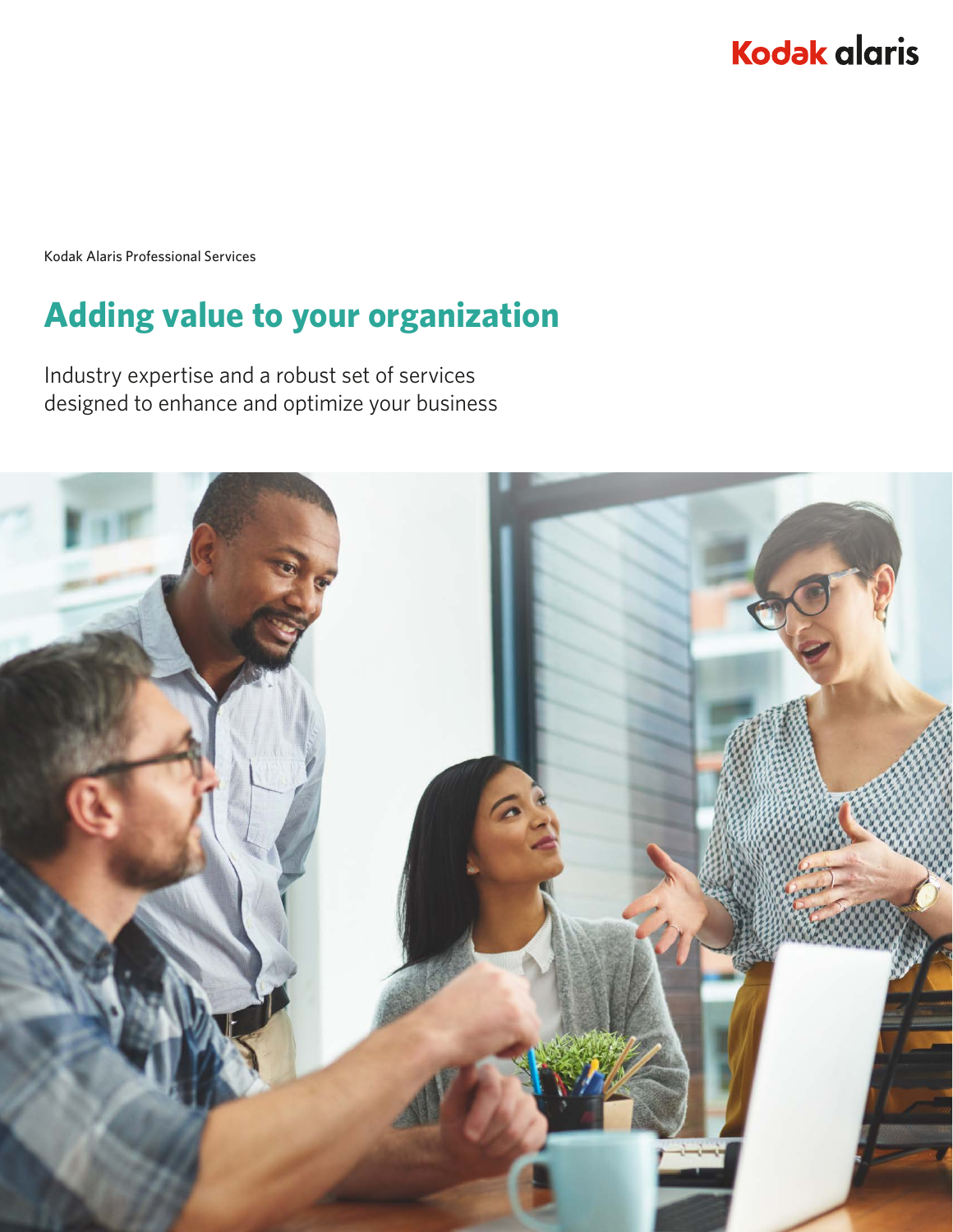Kodak Alaris delivers award winning hardware and software solutions. Our Professional Services analysts, consultants, and trainers have a wealth of knowledge and experience and are committed to delivering technical and operational support whether you are looking to plan, upgrade or optimize your capture solution.

## **Technical**

- System Upgrades
- System Installation
- System Configuration
- Product Relocation/Disposal

Expert technical resources deliver knowledgebased services such as scanner relocation and product installation and configuration.

#### **System Upgrades:**

Upgrade of existing Kodak Alaris products with the latest product advances in our technology. This may include hardware upgrades or software product upgrades.

#### **System Installation:**

Install Kodak Alaris software or hardware products in the most timely manner available while applying best practices and ensuring full operation.

#### **System Configuration:**

Configure Kodak Alaris software or hardware products according to any requirements specified by organizational or optimization recommendations.

#### **Product Relocation/Disposal:**

Dismantling and reassembling high-volume scanner solutions to reduce the risk of damage and ensure the correct configuration is re-established. If disposal is required, Kodak Alaris will ensure compliance with all regulatory requirements.

### **Technology**

- IT System Diagnostics
- IT System Configuration
- 

• Capture Adoption Services

Higher order technology services such as IT Systems Diagnosis and Adoption Services that require specialized knowledge relevant to capture systems, IT infrastructure and processes.

#### **IT System Diagnostics:**

Kodak Alaris network technologists are available to identify the source of potential network-related issues associated with disruptions to Kodak Alaris network scanner functionality.

#### **IT System Configuration:**

Kodak Alaris certified personnel will assist with specific IT system configuration tasks required by the customer for business continuity of their capture system.

#### **Capture Adoption Services:**

Kodak Alaris experts will review the current Kodak Alaris capture systems in order to identify the settings or features that best align with the required business outcomes.

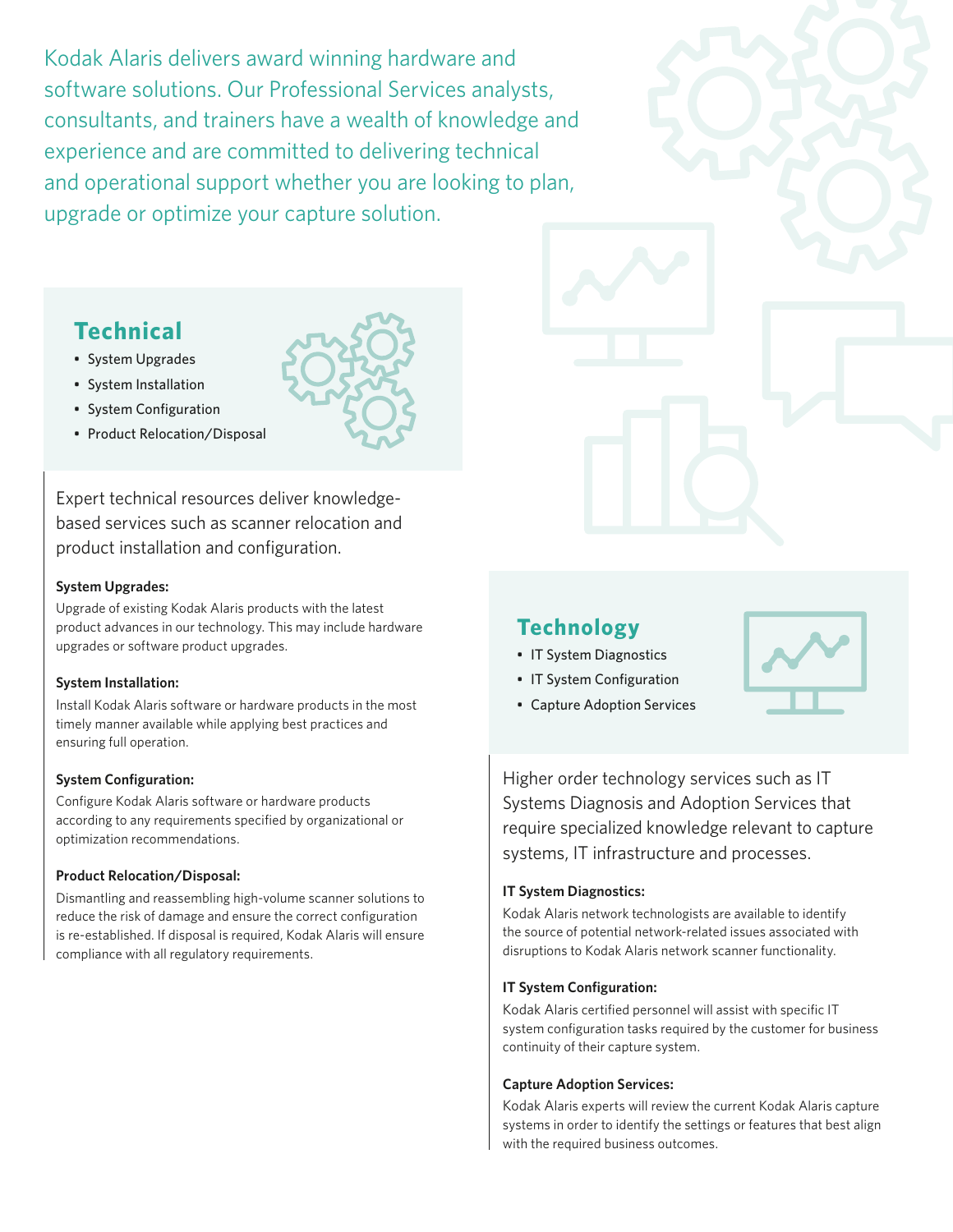

## **Optimization**

- Operator Training
- Administrator Training
- System Assessment/Optimization
- Workflow Assessment/Optimization

Tactical consultancy offerings including Training and Optimization Services focused on enabling improved efficiency of operations and increased productivity.

#### **Operator Training:**

Kodak Alaris will deliver training for specific scanners or capture software products. Training session fees include materials and delivery for up to five operators.

#### **Administrator Training:**

Kodak Alaris will deliver training for specific scanners or capture software products to an administrator. Training session fees include materials and delivery for one administrator.

#### **System Assessment/Optimization:**

Kodak Alaris will perform an in-depth capture system assessment in order to recommend the optimal configuration to meet the customer's business needs. This assessment extends beyond Kodak Alaris products and results in the specification of the optimal system components.

#### **Workflow Assessment/Optimization:**

Kodak Alaris will perform an in-depth assessment of the customer's capture workflow in order to recommend the optimal processes to meet the customer's business needs. This assessment focuses on improving process inefficiencies and gaps.

## **Consultative**

- Business Analysis
- Solution Architecture
- Project Management
- Custom Development
- Custom Integration



Strategic consultancy services that deliver the "blue prints" for meaningful changes to the customer's business environment through system integration plans to solution architecture.

#### **Business Analysis:**

A top-down, in-depth analysis of customer business implementations and processes. This service results in the specification of capture processes and product solutions that result in operational savings.

#### **Solution Architecture:**

Kodak Alaris Solution Architects will analyze customer business requirements (ideally specified by a Kodak Alaris Business Analyst) and will design solutions using Kodak Alaris and non-Kodak Alaris components that optimally meet the requirements. This service results in the specification of off-the-shelf and custom components.

#### **Project Management:**

Oversee requirements definition, resource, scope and schedule management for projects delivered to customers. The Project Managers will outline functional interdependencies, track progress and identify / mitigate risks associated with completing all tasks required for a bound engagement.

#### **Custom Development:**

Kodak Alaris will perform development of custom applications and/or components to be included as part of a broader solution leveraging expert knowledge of system APIs and application infrastructures. The results include innovative software or hardware components that deliver bespoke critical functionality.

#### **Custom Integration:**

Kodak Alaris will integrate custom Kodak Alaris solutions within the customer business environment. This service will result in the optimal integration of custom and off-the-shelf workflow components, with a focus on minimizing implementation costs and delivering system-wide functionality and operational efficiencies.